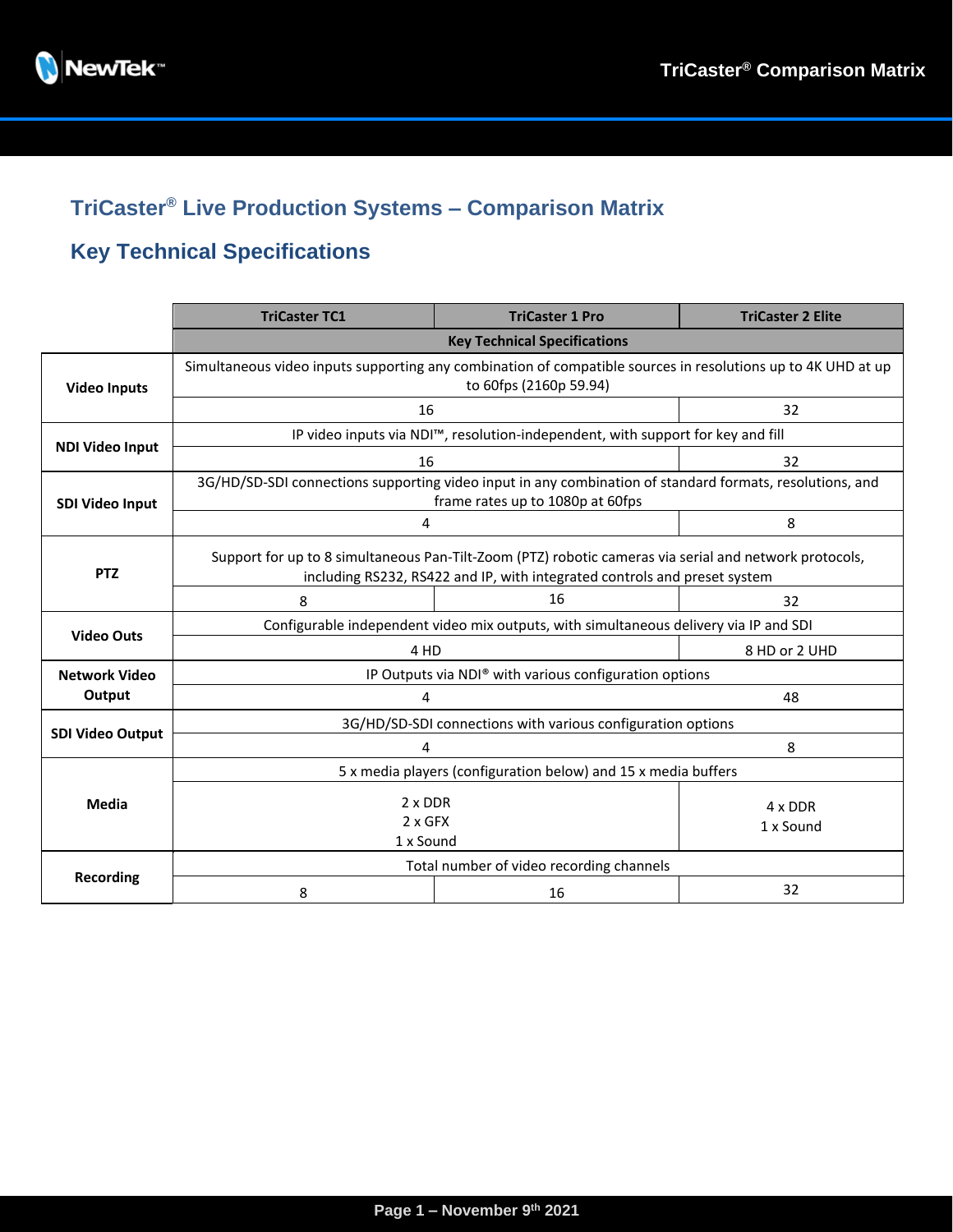

# **TriCaster® Live Production Systems – Comparison Matrix**

### **Advanced Features**

|                                                   | <b>TriCaster TC1</b>                                                                                                                                                                                                                      | <b>TriCaster 1 Pro</b> | <b>TriCaster 2 Elite</b> |  |  |
|---------------------------------------------------|-------------------------------------------------------------------------------------------------------------------------------------------------------------------------------------------------------------------------------------------|------------------------|--------------------------|--|--|
|                                                   | <b>Advanced Features</b>                                                                                                                                                                                                                  |                        |                          |  |  |
| <b>NDI<sup>®</sup>   HX Camera</b><br><b>Apps</b> | NDI® TriCaster Camera App for Android and iOS available free of charge; turning any mobile device into a live<br>production camera                                                                                                        |                        |                          |  |  |
|                                                   | Υ                                                                                                                                                                                                                                         | Y                      | Υ                        |  |  |
| <b>Live Call Connect</b>                          | Seamless integration of multiple remote callers from popular video communication applications like Facebook<br>Messenger, WhatsApp, and FaceTime, Zoom, Skype TX, Microsoft® Teams, Discord, Slack and Tencent as<br>unique video inputs. |                        |                          |  |  |
|                                                   | N/A                                                                                                                                                                                                                                       | Up to 4 Unique Callers | Up to 9 Unique Callers   |  |  |
| Selectable Audio &                                | Enables operators to select Live Call Connect audio and video return allowing greater flexibility                                                                                                                                         |                        |                          |  |  |
| <b>Video Return</b>                               | N/A                                                                                                                                                                                                                                       | N/A                    |                          |  |  |
| <b>Variables Support</b>                          | A dynamic and powerful tool that allows operators to use logic in macros to deliver complex productions<br>more easily.                                                                                                                   |                        |                          |  |  |
| in Macros                                         | N/A                                                                                                                                                                                                                                       | Y                      | Ÿ                        |  |  |
| <b>Neural Voice</b><br><b>Isolation</b>           | Clean audio at the touch of a button. Using AI, TriCaster can cancel or reduce background noise and<br>automatically detect voices; maintaining all-important production quality.                                                         |                        |                          |  |  |
|                                                   | N/A                                                                                                                                                                                                                                       | Υ                      | Y                        |  |  |
| Live Streaming &<br>Publishing                    | Configure and launch live streaming video to the Web with built-in streaming encoders supporting a choice of<br>connection types, resolutions, and streaming providers, including multiple preset options and custom profile<br>settings. |                        |                          |  |  |
|                                                   | $\overline{2}$                                                                                                                                                                                                                            | 3                      | 3                        |  |  |
| <b>Quality Monitoring</b>                         | View the resolution / frame rate of every video source coming into their TriCaster to ensure they can always<br>be confident of the quality of their sources                                                                              |                        |                          |  |  |
|                                                   | N/A                                                                                                                                                                                                                                       | Y                      | Υ                        |  |  |
| <b>Alpha Channel</b><br><b>Ouputs</b>             | Operators can now send Alpha Channel through one of the MIX outs. Bringing postproduction closer to live,<br>users can use the keying on TriCaster to feed graphics or real time 3D creation tools                                        |                        |                          |  |  |
|                                                   | N/A                                                                                                                                                                                                                                       | Υ                      | Υ                        |  |  |
| <b>Customized</b><br>Workspace                    | Bring the LivePanel™ Builder into the TriCaster; create bespoke user interfaces and customize each preset<br>within the User Interface; making your distributed workflows simpler more cohesive and never compromising<br>on quality.     |                        |                          |  |  |
|                                                   | N/A                                                                                                                                                                                                                                       | Υ                      | Υ                        |  |  |
| <b>NDI Genlock</b>                                | Allows users to match outputs to a common sync pulse telling it exactly when to send a frame of video.                                                                                                                                    |                        |                          |  |  |
|                                                   | N/A                                                                                                                                                                                                                                       | Y                      | Y                        |  |  |